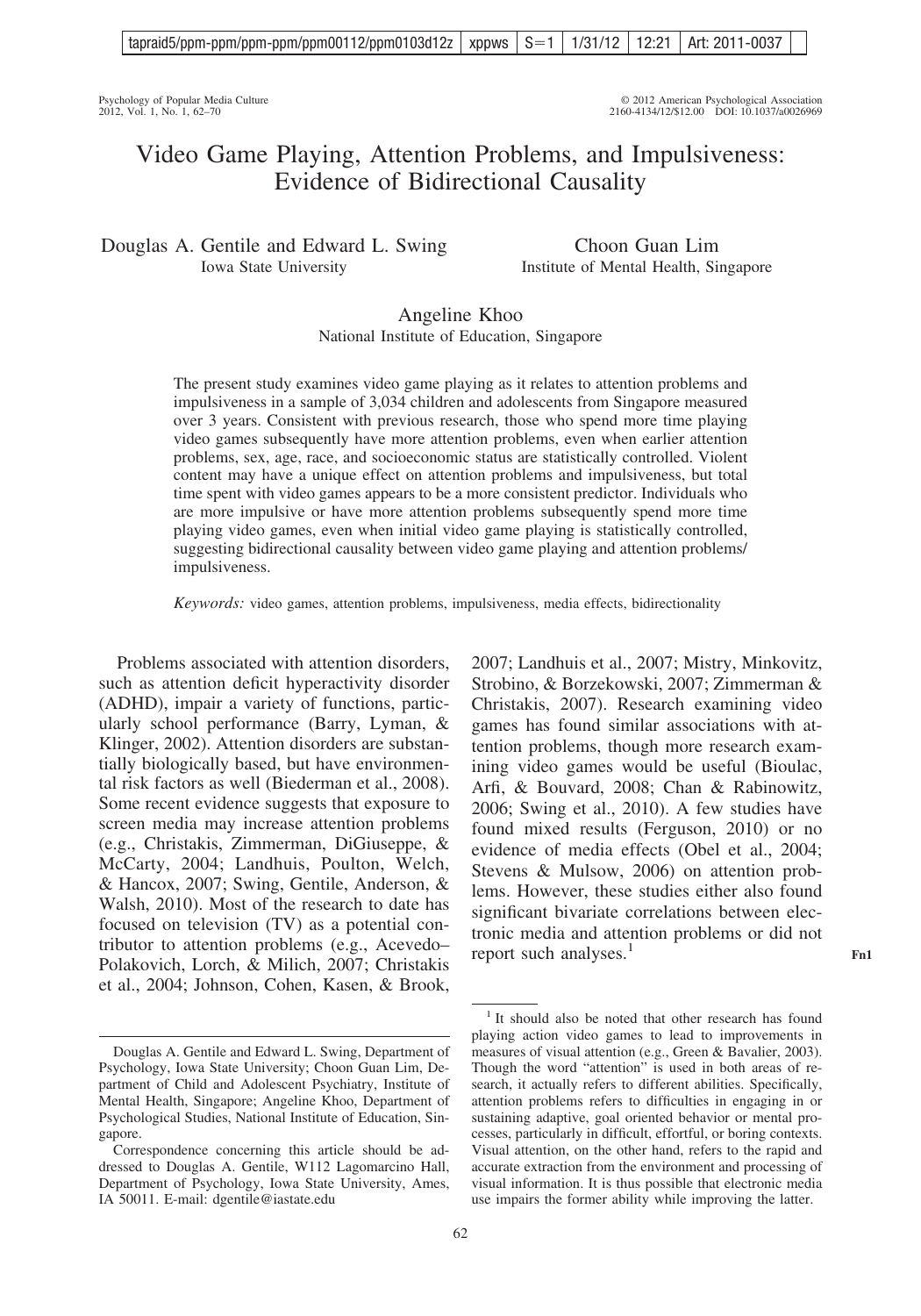There are at least four possible explanations for the association between electronic media and greater attention problems.

**Excitement hypothesis.** Electronic screen media may make other activities (e.g., work or school) seem less interesting by comparison. Many TV shows and video games are very exciting and fun, and they include potent attention grabbing cues (e.g., violence). Indeed, most shows and video games (especially violent ones) make liberal use of features that trigger an orienting response, such as edits, sound effects, flickering light levels, and so forth (Kubey & Csikszentmihalyi, 2002). These salient features provide a type of continual support for attention. This is quite different from many of the work and school tasks that are difficult for those with attention problems. Over time, frequently engaging in exciting activities (e.g., playing video games) might change a child's expectations regarding the desired level of stimulation. The greater the contrast between electronic media content and work or school tasks, the more difficult it could become to focus on work or school.

**Displacement hypothesis.** Second, time spent with TV or video games might simply displace time that would have otherwise been spent on other activities that would have allowed for greater development of impulse control. These two explanations need not be mutually exclusive. Both are consistent with the strength model of self-control<sup>2</sup> (Baumeister, Vohs, & Tice, 2007). Specifically, to the extent that electronic media use does not tax selfcontrol resources, time spent with such media may weaken ones' ability to exert self-control. The excitement and displacement hypotheses would be consistent with different associations between electronic media variables and attention problems. If attention problems are simply the result of the displacement of self-control building activities, total time spent with electronic media should predict greater attention problems but the content of that media should not make a difference. If the contrast between exciting TV or video games and work or school tasks is important, then differences in content (e.g., greater violence) should predict greater attention problems in addition to or instead of total media exposure. There have been few tests of this possibility. Zimmerman and Christakis (2007) found violent TV to be most strongly related to attention problems (followed by nonviolent TV and then educational TV); however, the difference between violent and nonviolent TV content was not statistically significant.

**Attraction hypothesis.** A third possibility is that individuals who have attention problems are more attracted to electronic media. This explanation need not be mutually exclusive with the first two explanations of a causal effect of electronic media on attention problems. In fact, it is consistent with the strength model of self-control that exciting electronic media that do not require self-control would be frequently used by those with lower ability to exert selfcontrol (Baumeister et al., 2007). Those with lower self-control may find the appeal of exciting electronic media too difficult to resist. To date, this hypothesis has not been tested using longitudinal data.

**Third variable hypothesis.** A fourth possibility is that the observed association between electronic media and attention problems is spurious. A third variable such as sex may explain this association. Thus far, evidence for third variable explanations is weak. For example, several studies (e.g., Christakis et al., 2004; Swing et al., 2010) included sex, age, and other individual difference variables as covariates and still found unique associations between electronic media and attention problems. Ferguson (2010) reported a regression model in which the electronic media effects are nonsignificant, but this model included four highly correlated electronic media variables entered separately (reducing the variance of each media predictor by approximately 25–50% due to covariates that are not alternative explanations). The model also included 12 other covariates, some of which do not seem to be plausible alternative causal explanations (e.g., antisocial personality). No model was presented involving only the theoretically relevant covariates, leaving a very strong possibility that the inclusion of improper covariates and an overly conservative model caused results to become nonsignificant. Thus, the case for any one of these covariates as

<sup>2</sup> Attention problems are strongly negatively associated with self-control and positively associated with impulsiveness (Swing et al., 2010) and impulse control is considered by some to be the defining feature of ADHD (Barkley, 1997) making self-control and impulsiveness useful indicators of attention problems.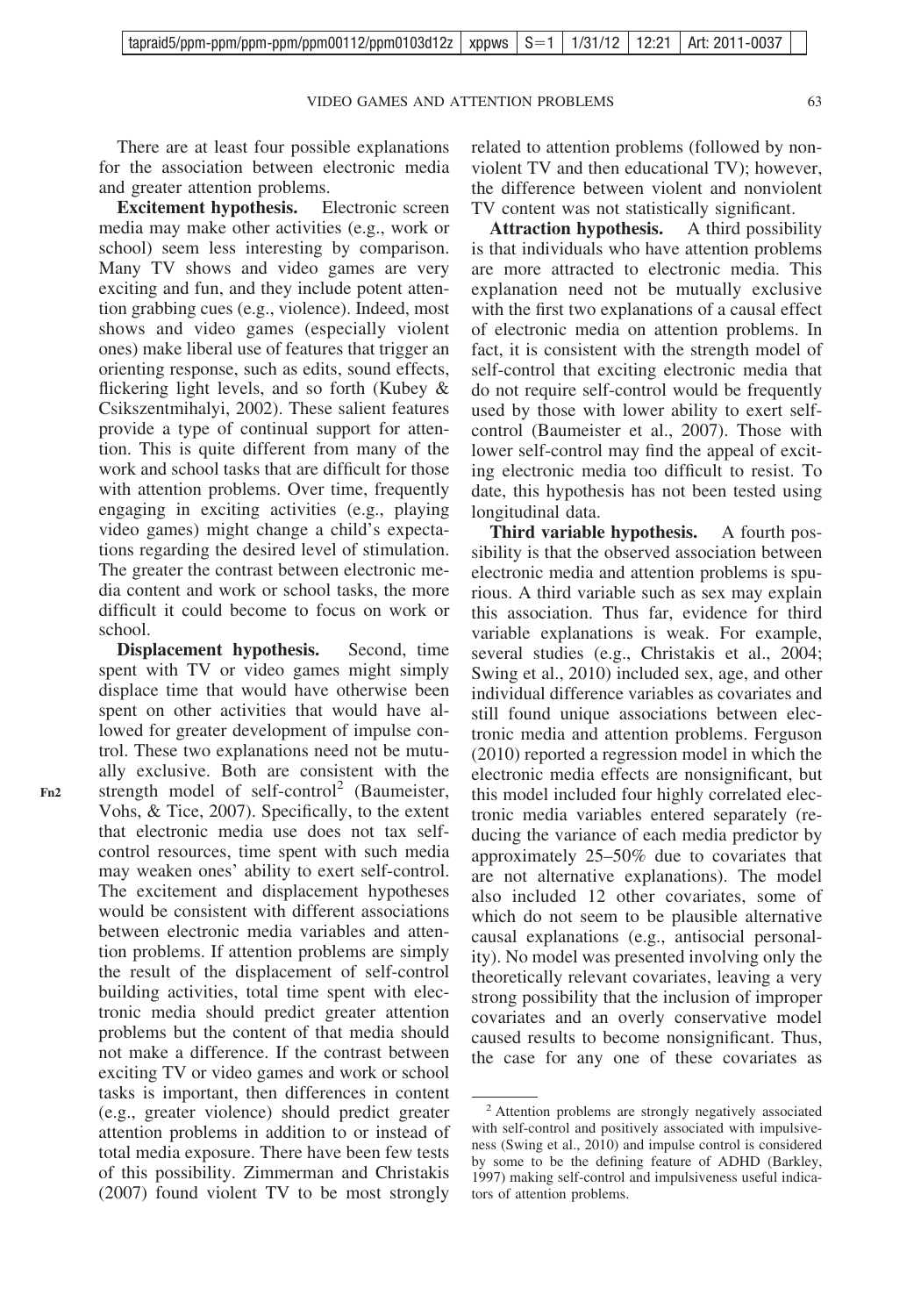alternative explanations remains weak but is nonetheless a valid hypothesis. It is therefore valuable to continue to test several variables (e.g., sex, age, race, and socioeconomic status [SES]) as third variable explanations. For example, boys typically spend more time playing video games than girls (especially violent games) and are also more frequently diagnosed with attention disorders. The link between video games and attention disorders could thus be a spurious effect of these two potentially unrelated facts. Likewise, some other variable, such as race or SES, might predict parental permissiveness regarding video game use, as well as predisposing other adverse home conditions that are the environmental causes of attention problems. In this case, high levels of video game playing would be just one more consequence of the ineffective parenting that is truly causing attention problems. Another possibility is that both increasing video game use and increasing attention problems are normative changes with age. The inclusion of sex, age, race, and SES as covariates allows these potential alternative explanations to be tested and possibly eliminated.

In order to clarify the support for each of these explanations, we collected longitudinal data from a sample of children and adolescents. Participants reported their amount of video game playing, violent video game exposure, and completed measures of attention problems and impulsiveness. Several individual difference covariates were also measured, allowing for tests of some potential third variable explanations. To the extent that overall video game playing is associated with attention problems and impulsiveness, the displacement hypothesis would be supported. If violent video game exposure is uniquely associated with attention problems and impulsiveness (beyond simply the amount of video game playing), this would support the excitement hypothesis. If attention problems and impulsiveness predict increased subsequent video game playing, even when earlier video game playing is statistically controlled, this would support the attraction hypothesis. If controlling for a demographic covariate reduces the video game and attention problems/impulsiveness link to zero, this would support the third variable hypothesis, particularly if this remains true with only the relevant

covariate in the model (without the other covariates and only one media variable).

# **Method**

### **Participants**

This study included 3,034 children/adolescents from 12 different schools in Singapore with a 99% response rate. Participants were ages 8-17 (mean  $[M] = 11.2$ , standard deviation  $[SD] = 2.1$ ) at the first wave of data collection, starting in Grades 3, 4, 7, and 8. Children completed questionnaire measures in their classrooms in three waves (W1, W2, & W3), each 1 year apart. Questionnaire data were available for 3,034, 2,360, and 2,232 participants for W1, W2, and W3, respectively. Parent consent and child assent were gathered. Data were collected by classroom teachers and school research coordinators, with direction from trained research personnel. The questionnaires had been pretested with hundreds of children in three schools (not included in the present sample) to ensure comprehensibility.

# **Video Games**

At each wave, participants indicated how many hours they played video games during each of three time periods (morning, afternoon, and evening) on a typical school day and on a typical weekend, from which we calculated the average weekly video game playing time. Video game playing showed excellent internal reliability across time periods and days (alphas of .90, .88, and .87 at W1, W2, and W3, respectively). Average weekly video game playing also showed strong test–retest correlations ( $r = .36$ ) and  $r = .46$  from W1 to W2 and W2 to W3, respectively). This suggests that this measure also has adequate test–retest reliability, although it is certainly likely that amount of gaming could change across time. Participants also listed the three video games that they play the most at each wave and indicated how often they killed creatures in each game on a 4-point scale (*never*, *seldom*, *often*, *almost always*) as well as how often they killed players in the game on the same scale. Violent video game exposure was computed based on the average amount of killing creatures and players in each of the three games. Violent video game exposure also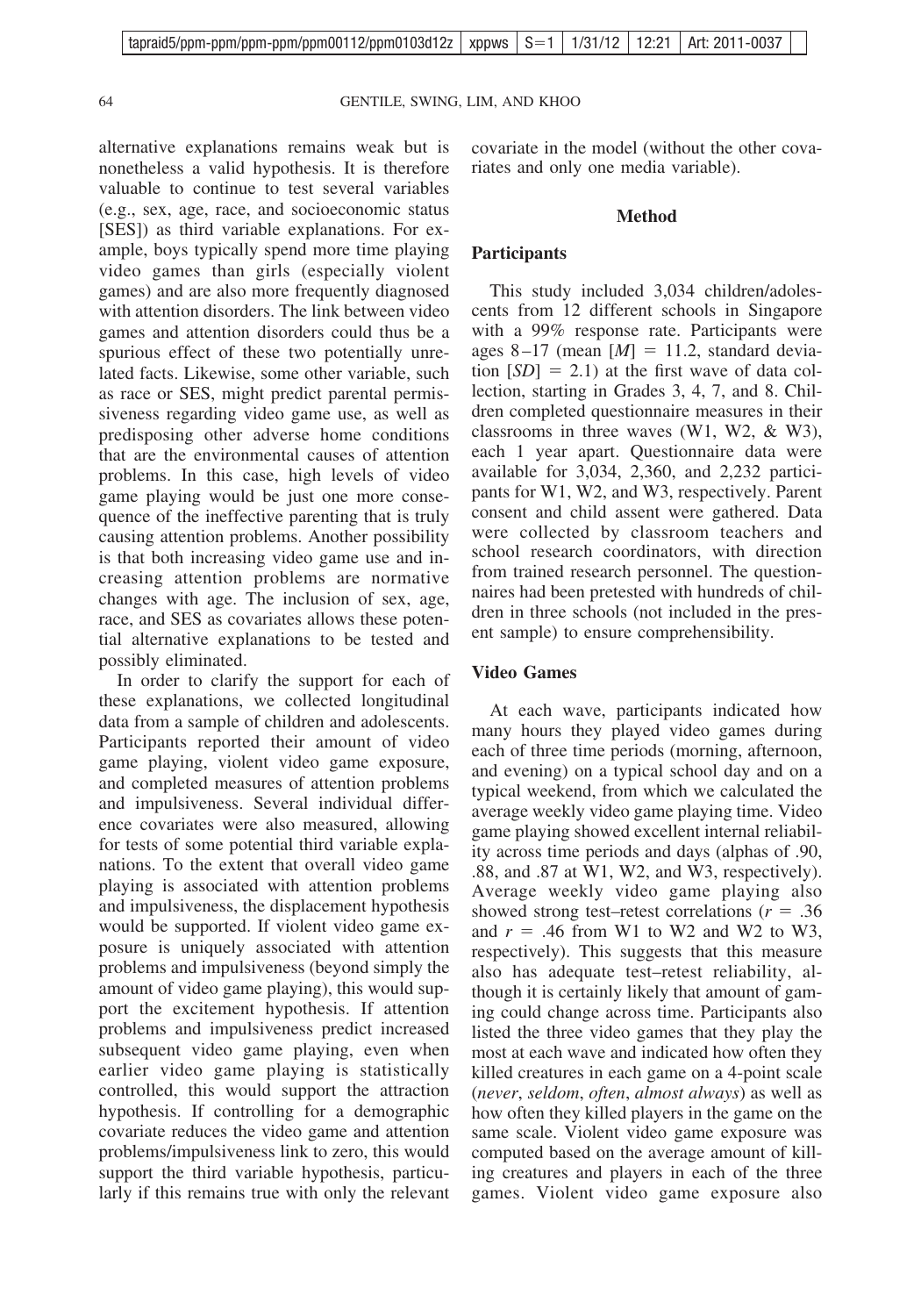showed adequate internal reliability (alphas of .77, .75, and .76 at W1, W2, and W3, respectively). Video game violence exposure scores also showed strong test–retest correlations (*r* .38 and  $r = .46$  from W1 to W2 and W2 to W3, respectively) indicating adequate test–retest reliability, although again there is no need for children to be consistent in their violent game play across years.

### **Attention Problems**

Participants completed the Current ADHD Symptoms Scale Self-Report, an 18-item measure of inattention and hyperactivity symptoms, at W2 and W3 only (University of Massachusetts Medical School, 2011). This measure requires participants to indicate how often they exhibit symptoms such as "Fail to give close attention to details or make careless mistakes in my work" or "Blurt out answers before questions have been completed." Each question is answered on a 4-point scale (*never or rarely*, *sometimes*, *often*, or *very often*). Scores on the Current ADHD Symptoms Scale Self-Report showed excellent inter-item reliability in the present sample (alphas of .92 and .93 at waves 2 and 3, respectively). Scores on this scale also showed considerable stability across waves (*r* .47 from waves 2 to 3) supporting the test–retest reliability of this scale.

Participants also completed 14 items from the Barratt Impulsiveness Scale-11, a measure of impulsiveness, at W1, W2, and W3 (Patton, Stanford, & Barratt, 1995). This included items "I often make things worse because I act without thinking" and "I concentrate easily" (reversed). Questions were answered on a 4-point scale (*strongly disagree*, *disagree*, *agree*, or *strongly agree*). These items showed adequate inter-item reliability in the present sample (alphas of .62, .73, and .65 at W1, W2, and W3, respectively). Impulsiveness scores showed strong test–retest correlations ( $r = .45$  and  $r =$ .49 from W1 to W2 and W2 to W3, respectively), indicating adequate test–retest reliability. The ADHD symptom scores were strongly correlated with impulsiveness scores  $(r = .48)$ and  $r = .47$  at W2 and W3, respectively) providing evidence of the convergent validity of each measure.

School performance, as measured by selfreported scores from the most recent exam in

four different school subjects (English, math, science, and second language) also served as a useful outcome for establishing the predictive validity of the measures of attention problems and impulsiveness, given that previous research has shown individuals with ADHD to underperform academically (Barry et al., 2002). Attention problem scores were associated with poorer performance on the recent exams  $(r = -.24$  and  $r = -.26$  at W2 and W3, respectively). Impulsiveness scores were also associated with poorer exam performance  $(r = -.19, r = -.18,$  and  $r = -.17$  at W1, W2, and W3, respectively). These small to moderate negative correlations demonstrate the predictive validity of the attention problems and impulsiveness scores.

#### **Demographics**

Participants reported sex, age, and race (coded as majority vs. minority). Participants reported the educational achievement of their mother and father as well as the type of home they lived in. Housing type, which is classified by the size of residence (e.g., one- to two-room public housing, three-room public housing, etc.), is a standard demographic characteristic in studies on Singaporean youth as a proxy indicator of socioeconomic status (SES) in the Singaporean context (Ho & Yip, 2002). Mother's and father's educational achievement were each standardized and combined to compute parental education. Mother's and father's educational achievement were strongly correlated with each other  $(r = .65)$  and also with housing type  $(r =$ .29 and  $r = .33$  for mothers and fathers, respectively), indicating that these measures have good internal reliability. The SES was computed based on the parental education (standardized) and the rank order of their housing type (standardized).

#### **Results**

Bivariate correlations were computed for video game exposure, video game violence, impulsiveness, attention problems, sex, age, race, and SES at all applicable waves (see Table 1). The weighted averages of the bivariate correlations of video game exposure and video game violence with impulsiveness and attention problems from all relevant waves are reported in Table 2. These bivariate correlations (from *r*

**T1**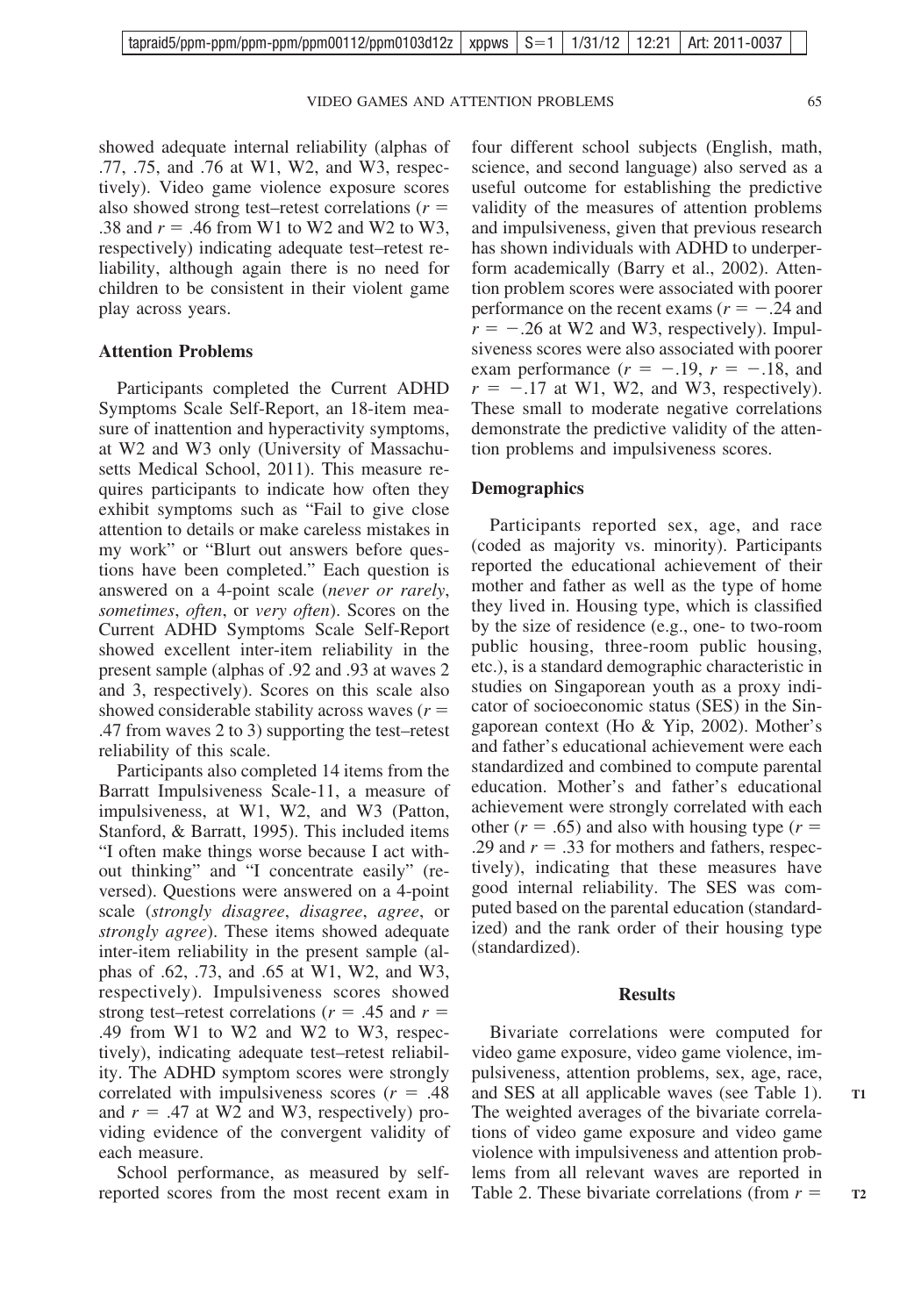| tapraid5/ppm-ppm/ppm-ppm/ppm00112/ppm0103d12z   xppws   S=1   1/31/12   12:21   Art: 2011-0037 |  |  |  |
|------------------------------------------------------------------------------------------------|--|--|--|
|                                                                                                |  |  |  |

66 GENTILE, SWING, LIM, AND KHOO

|                                     | 2        | 3                | $\overline{4}$     | 5       | 6                | 7   | 8                | 9         | 10               | 11        | 12               | 13        | 14     |
|-------------------------------------|----------|------------------|--------------------|---------|------------------|-----|------------------|-----------|------------------|-----------|------------------|-----------|--------|
| .90                                 |          |                  |                    |         |                  |     |                  |           |                  |           |                  |           |        |
| .25                                 | .77      |                  |                    |         |                  |     |                  |           |                  |           |                  |           |        |
| 3. W1 impulse<br>.16                | .16      | .62              |                    |         |                  |     |                  |           |                  |           |                  |           |        |
| .36                                 | .19      | .14              | .88                |         |                  |     |                  |           |                  |           |                  |           |        |
| .14                                 | .38      | $.07***$         | .24                | .75     |                  |     |                  |           |                  |           |                  |           |        |
| .13<br>6. W2 impulse                | .11      | .45              | .15                | .14     | .73              |     |                  |           |                  |           |                  |           |        |
| 7. W2 attention<br>.18              | .15      | .32              | .19                | .18     | .48              | .92 |                  |           |                  |           |                  |           |        |
| .36                                 | .14      | .15              | .46                | .19     | .18              | .23 | .87              |           |                  |           |                  |           |        |
| .15                                 | .37      | .09              | .20                | .46     | $.07***$         | .14 | .23              | .76       |                  |           |                  |           |        |
| .12<br>10. W3 impulse               | .08      | .43              | .09                | .05     | .49              | .37 | .15              | .10       | .65              |           |                  |           |        |
| 11. W <sub>3</sub> attention<br>.16 | .15      | .33              | .17                | .15     | .35              | .47 | .25              | .22       | .47              | .93       |                  |           |        |
|                                     | .32      | $.05*$           | $.07***$           | .38     | .02 <sup>x</sup> | .08 | $.04+$           | .40       | .00 <sup>x</sup> | .08       |                  |           |        |
| .11                                 | .12      | .18              | .13                | .12     | .15              | .11 | .13              | .12       | .11              | .21       | .01 <sup>x</sup> |           |        |
| $-.02^{\rm x}$                      | $-.01x$  | .00 <sup>x</sup> | $-.03x$            | $-.05*$ | $.04+$           | .09 | .03 <sup>x</sup> | $-.06*$   | $.05*$           | .13       | $-.08$           | $-.03x$   |        |
| $-.09$                              |          | $-.02^{x}$       | $-.11$             | $.04 +$ | $-.04*$          |     | $-.14$           | $.04^{+}$ |                  | $-.06***$ | .22              | $.03^{+}$ | $-.15$ |
|                                     | $.06***$ |                  | $.01^{\mathrm{x}}$ |         |                  |     |                  | $-.09$    |                  |           | $-.02^{x}$       |           |        |

*Bivariate Correlations of Video Game, Attention Problems, and Individual Difference Measures*

*Note.* VGE = weekly video game exposure; VGV = video game violence; impulse = impulsiveness; attention = attention problems; sex (female  $= 0$ , male  $= 1$ ); race (majority vs. minority); SES  $=$  socioeconomic status. Coefficient alphas are reported on the diagonal. *n* from 1,639 to 3,034 (mean *n* of 2,394). All correlations are significant ( $p < .001$ ) except where specified.  $p < .05$ .  $p < .01$ .  $p < .10$ .  $p > .10$ .

.14 to  $r = .22$ ) are in the small to moderate range (as would be predicted for an environmental risk of attention problems).

In order to compare total video game playing and video game violence as predictors of attention problems and impulsiveness, four general linear models were computed (see Tables 3 and 4). Models 1 and 2 compare total video game exposure (VGE) and video game violence (VGV) as predictors of attention problems, with sex, age, race, and SES included as covariates. Model 1 uses the average of W2 and W3 for VGE, VGV, and attention problems. Model 2 tests the timelagged video game effects by using the W2 measure of VGE and VGV, W2 attention problems as a covariate, and W3 attention problems as the outcome. Models 3 and 4 are similar but impulsiveness is the outcome (W1, W2, and W3 averages in Model 3 and W1 impulsiveness as a covariate and W3 impulsiveness as the outcome in Model 4). These models are a conservative test of video game effects on attention problems and impulsiveness. In Models 1 and 3, both VGE and VGV uniquely predict attention problems and impulsiveness, respectively, providing some support for both the excitement and displacement hypotheses. However in Models 2 and 4, VGE (but not VGV) remains significant suggesting that total video game exposure is a more robust predictor of attention problems and impulsiveness than violent gaming.

A path analysis was computed using Amos 7 to test the time-lagged effects of total VGE on attention problems as well as the effect of attention

| Table 2 |  |                                                                                     |  |
|---------|--|-------------------------------------------------------------------------------------|--|
|         |  | Bivariate Correlations of Video Game Variables and Attention Problems/Impulsiveness |  |

|               | Weighted $r1$ | 95% CI        | Corrected $r^2$ | Odds ratio $3$ | 95% CI        |
|---------------|---------------|---------------|-----------------|----------------|---------------|
| VGE-impulse   | 0.16          | $0.12 - 0.20$ | 0.20            | 1.51           | $1.36 - 1.67$ |
| VGV-impulse   | 0.14          | $0.10 - 0.18$ | 0.19            | 1.43           | $1.29 - 1.59$ |
| VGE-attention | 0.22          | $0.18 - 0.26$ | 0.25            | 1.77           | $1.59 - 1.97$ |
| VGV-attention | 0.20          | $0.16 - 0.24$ | 0.24            | 1.67           | $1.51 - 1.86$ |

*Note.* VGE = video game exposure (total hours per week); VGV = video game violence; impulse = impulsiveness; attention = attention problems.<br><sup>1</sup> Weighted *r*: Correlation of variables averaged, weighted by sample size. <sup>2</sup> Corrected *r*: Weighted correlation corrected

for attenuation due to reliability (Murphy & Davidshofer, 1988).  $3$  Odds ratio: Conversion assumes variables split at their medians (Bonett, 2007).

Table 1

**T3,4**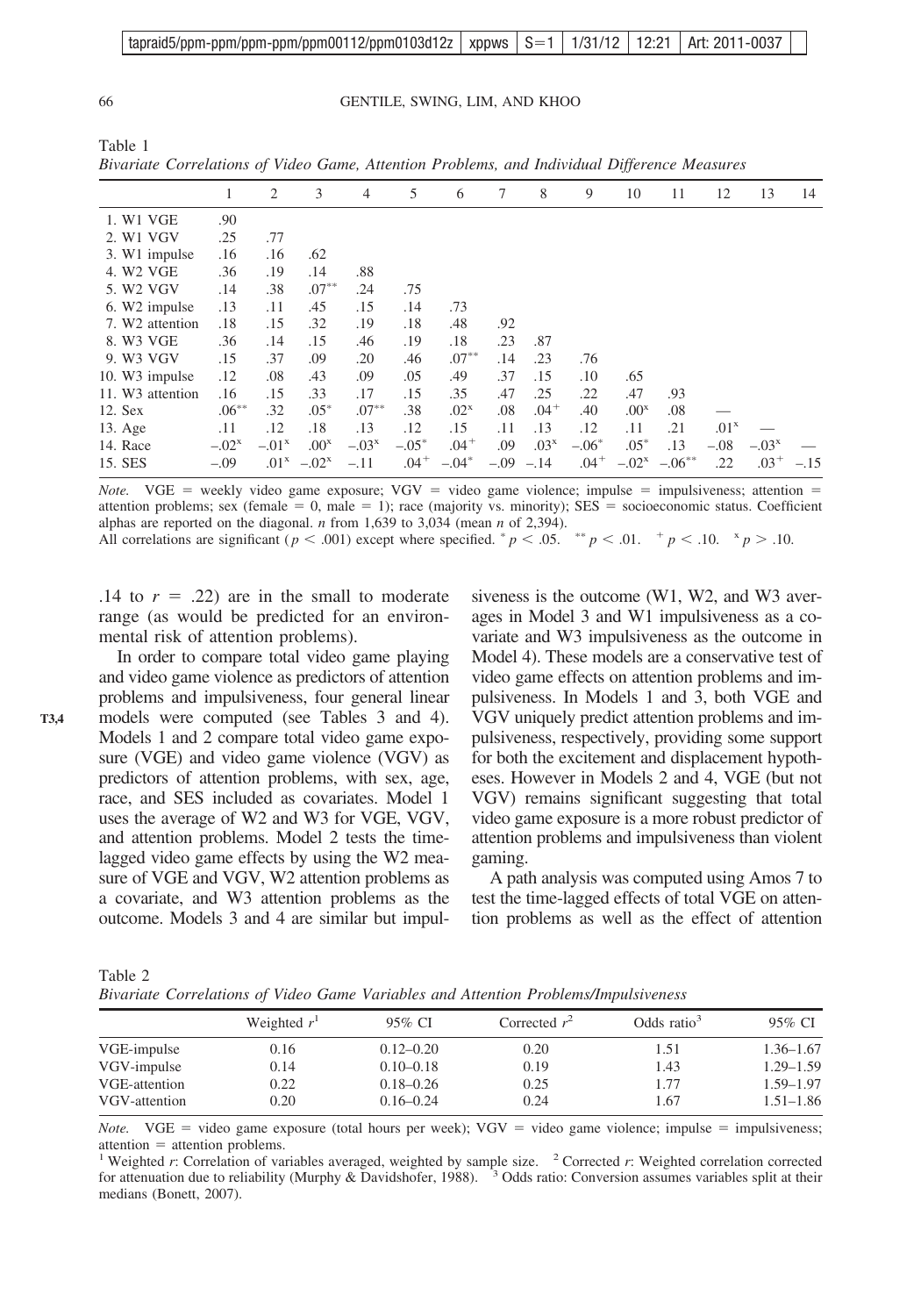| tapraid5/ppm-ppm/ppm-ppm/ppm00112/ppm0103d12z   xppws   S=1   1/31/12   12:21   Art: 2011-0037 |  |  |  |
|------------------------------------------------------------------------------------------------|--|--|--|
|                                                                                                |  |  |  |

#### VIDEO GAMES AND ATTENTION PROBLEMS 67

|                                   |                                        | Model 1 |                  |             | Model 2                                   |         |      |           |  |
|-----------------------------------|----------------------------------------|---------|------------------|-------------|-------------------------------------------|---------|------|-----------|--|
|                                   | Dependent variable: Attention problems |         |                  |             | Dependent variable: W3 attention problems |         |      |           |  |
|                                   | F                                      | df      | $\boldsymbol{p}$ | Partial $r$ | F                                         | df      | p    | Partial r |  |
| VGE                               | 47.47                                  | 1, 1457 | .000             | .18         | 4.28                                      | 1, 1702 | .039 | .05       |  |
| <b>VGV</b>                        | 22.74                                  | 1.1457  | .000             | .12         | 2.02                                      | 1, 1702 | .156 | .03       |  |
| <b>Sex</b>                        | 1.96                                   | 1.1457  | .162             | .04         | 4.78                                      | 1, 1702 | .029 | .05       |  |
| Age                               | 34.88                                  | 1, 1457 | .000             | .15         | 62.80                                     | 1, 1702 | .000 | .19       |  |
| Race                              | 50.46                                  | 1.1457  | .000             | .18         | 22.06                                     | 1, 1702 | .000 | .11       |  |
| <b>SES</b>                        | 4.82                                   | 1.1457  | .028             | .06         | 0.96                                      | 1, 1702 | .327 | .02       |  |
| W <sub>2</sub> attention problems |                                        |         |                  |             | 293.35                                    | 1, 1702 | .000 | .38       |  |

Table 3 *General Linear Model of Total Video Game Exposure and Video Game Violence as Predictors of Attention Problems*

*Note.*  $W = wave$ ; VGE = video game exposure (total hours per week) based on the average of W2 and W3 in Model 1 and W2 only in Model 2; VGV = video game violence based on the average of W2 and W3 in Model 1 and W2 only in Model 2.

problems on total VGE (see Figure 1). This model showed a good fit to the data,  $\chi^2(6) = 14.86$ ,  $p =$ .021, normed fit index  $(NFI) = .989$ , comparative fit index  $(CFI) = .993$ , root means square error of approximation (RMSEA)  $= .029, 90\%$  confidence interval  $(CI) = .011, .049$ . A similar path analysis was computed to test the time-lagged effects of total VGE on impulsiveness as well as the effect of impulsiveness on total VGE (see Figure 2). This model also showed good fit to the data,  $\chi^2(12) = 33.67$ ,  $p = .001$ , NFI = .969,  $CFI = .980$ , RMSEA = .031, 90% CI: .019, .044. Figures 1 and 2 show a small effect of VGE on subsequent attention problems and impulsiveness even when sex, age, race, SES, and earlier attention problems or impulsiveness are controlled. **F1**

Figures 1 and 2 also show a small effect of attention problems and impulsiveness on subsequent VGE. This indicates potentially bidirectional causality between video game playing and attention problems/impulsiveness. All four general linear models and both path models include at least one significant video game predictor, suggesting that the association of VGE with impulsiveness and attention problems cannot simply be explained by sex, age, race, or SES as third variables.

# **Discussion**

Consistent with most previous research, the present study found video game playing to be associated with greater subsequent attention

Table 4

| General Linear Model of Total Video Game Exposure and Video Game Violence as |  |  |  |  |
|------------------------------------------------------------------------------|--|--|--|--|
| Predictors of Impulsiveness                                                  |  |  |  |  |

|                  |                                   |         | Model 3          |             | Model 4 |                                      |                  |           |  |  |
|------------------|-----------------------------------|---------|------------------|-------------|---------|--------------------------------------|------------------|-----------|--|--|
|                  | Dependent variable: Impulsiveness |         |                  |             |         | Dependent variable: W3 impulsiveness |                  |           |  |  |
|                  | F                                 | df      | $\boldsymbol{p}$ | Partial $r$ | F       | df                                   | $\boldsymbol{p}$ | Partial r |  |  |
| <b>VGE</b>       | 32.61                             | 1.1195  | .000             | .16         | 4.34    | 1, 1707                              | .037             | .05       |  |  |
| <b>VGV</b>       | 14.05                             | 1, 1195 | .000             | .11         | 0.01    | 1, 1707                              | .914             | .00       |  |  |
| <b>Sex</b>       | 2.70                              | 1, 1195 | .101             | .05         | 2.19    | 1.1707                               | .139             | .04       |  |  |
| Age              | 14.98                             | 1.1195  | .000             | .11         | 5.32    | 1.1707                               | .021             | .06       |  |  |
| Race             | 9.92                              | 1.1195  | .002             | .09         | 7.31    | 1.1707                               | .007             | .07       |  |  |
| <b>SES</b>       | 0.13                              | 1.1195  | .722             | .01         | 0.05    | 1.1707                               | .820             | .01       |  |  |
| W1 impulsiveness |                                   |         |                  |             | 343.66  | 1, 1707                              | .000             | .41       |  |  |

*Note.*  $W = wave$ ;  $VGE = video game exposure (total hours per week) based on the average of W1, W2, and W3 in$ Model 3 and W1 only in Model 4; VGV = video game violence based on the average of W1, W2, and W3 in Model 3 and W1 only in Model 4.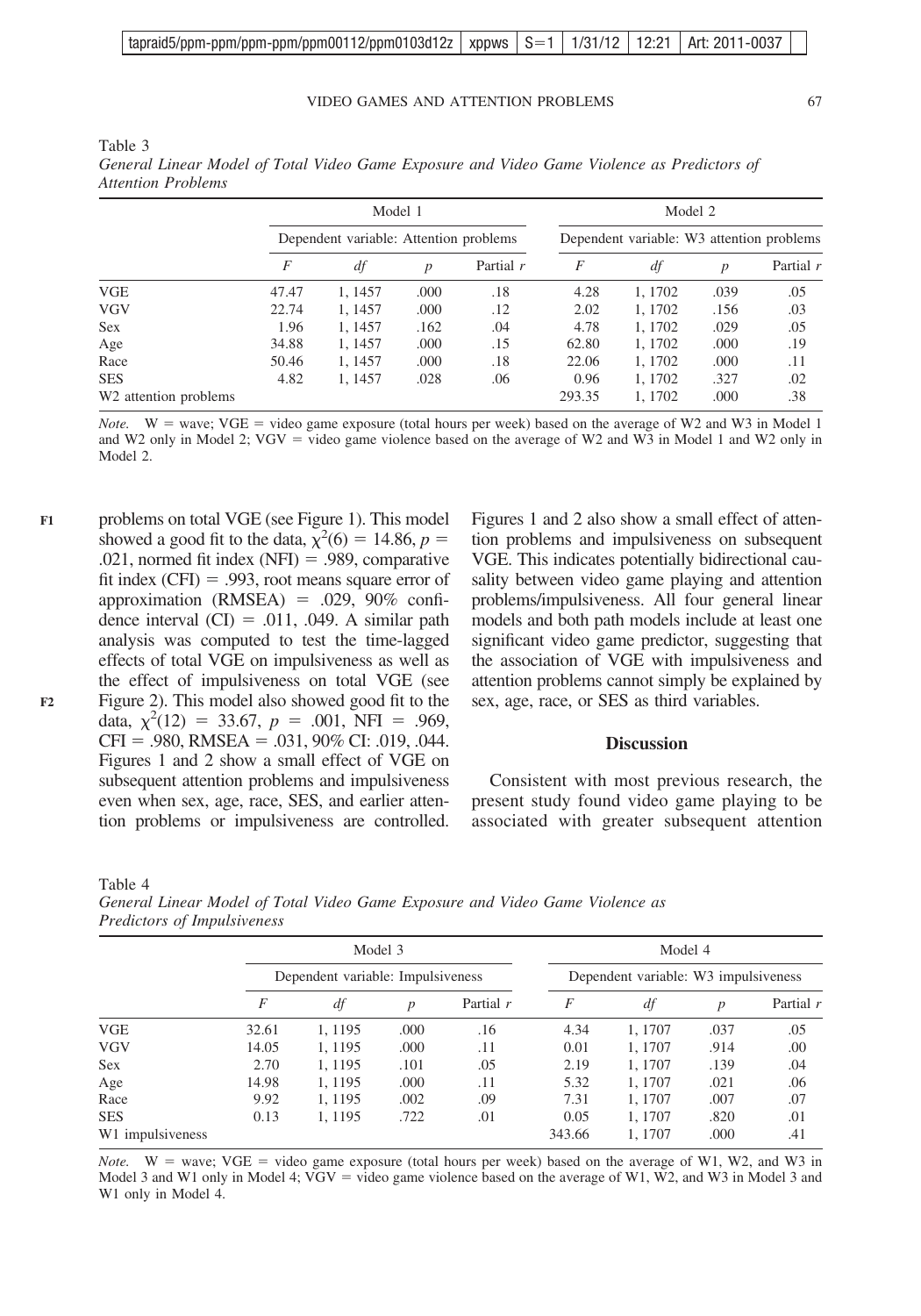68 GENTILE, SWING, LIM, AND KHOO



*Figure 1.* Video game playing and attention problems as bidirectional causal variables. Path coefficients are standardized. All paths are significant.

problems, even when earlier attention problems were statistically controlled. There was some evidence that violent video game content added uniquely to predicting attention problems beyond the total amount of time played. Specifically, video game violence exposure was uniquely associated with attention problems and impulsiveness when sex, age, race, and SES were statistically controlled. However, total time spent playing video games was the more robust predictor in this sample, predicting attention problems and impulsiveness even when earlier attention problems/impulsiveness were statistically controlled as well, providing stronger support for the displacement hypothesis than for the excitement hypothesis. Future research should continue to examine potential content effects. The current study is also the first to test the attraction hypothesis (i.e., individuals who are impulsive or have attention problems seek out video games). The data were consistent with this hypothesis as well. These findings provide evidence for bidirectional causality: children with greater impulsiveness and attention problems spend more time playing video games, which in turn increases subsequent attention problems and impulsiveness. This finding does not alter the cause for concern about the potential for video games to contribute to the development of attention problems.

The longitudinal design allowed the present study to provide stronger evidence of causality than a single time point study, but these data were nonetheless observational. Thus it remains possible that some third variable not included

accounts for one or both directions of apparent causality. However, several third variables have been ruled out thus far and to date there is no substantial evidence in favor of any particular third variable explanation. Furthermore, controlling for earlier attention problems or impulsivity also controls for all of the variables that caused them in the first place, including all prior genetic and environmental factors. This further weakens the third variable hypothesis as an alternative explanation. The study would also have been strengthened if we had been able to include the ADHD symptoms scale at Wave 1 also, but were unable to due to time constraints in the classroom.

The effects observed in the present study are admittedly small in a statistical sense ( $\beta = .05$ ), but several facts should be considered regarding these effects. First, these effects come from conservative analyses that likely underestimate the true effect just as the bivariate correlations are likely to be overestimates. Some children with attention problems are also likely to underestimate their problems in self-reports, as compared with the reports of adults such as parents and teachers (Owens, Goldfine, Evangelista, Hoza, & Kaiser, 2007). This would lead estimates of the link between video games and attention problems to be underestimated when based on child self-reports. Future research might address these self-report issues by including parent reports or child time logs for assessing video game playing as well as parent and teacher reports of attention problems or impul-



*Figure 2.* Video game playing and impulsiveness as bidirectional causal variables. Path coefficients are standardized. All paths are significant.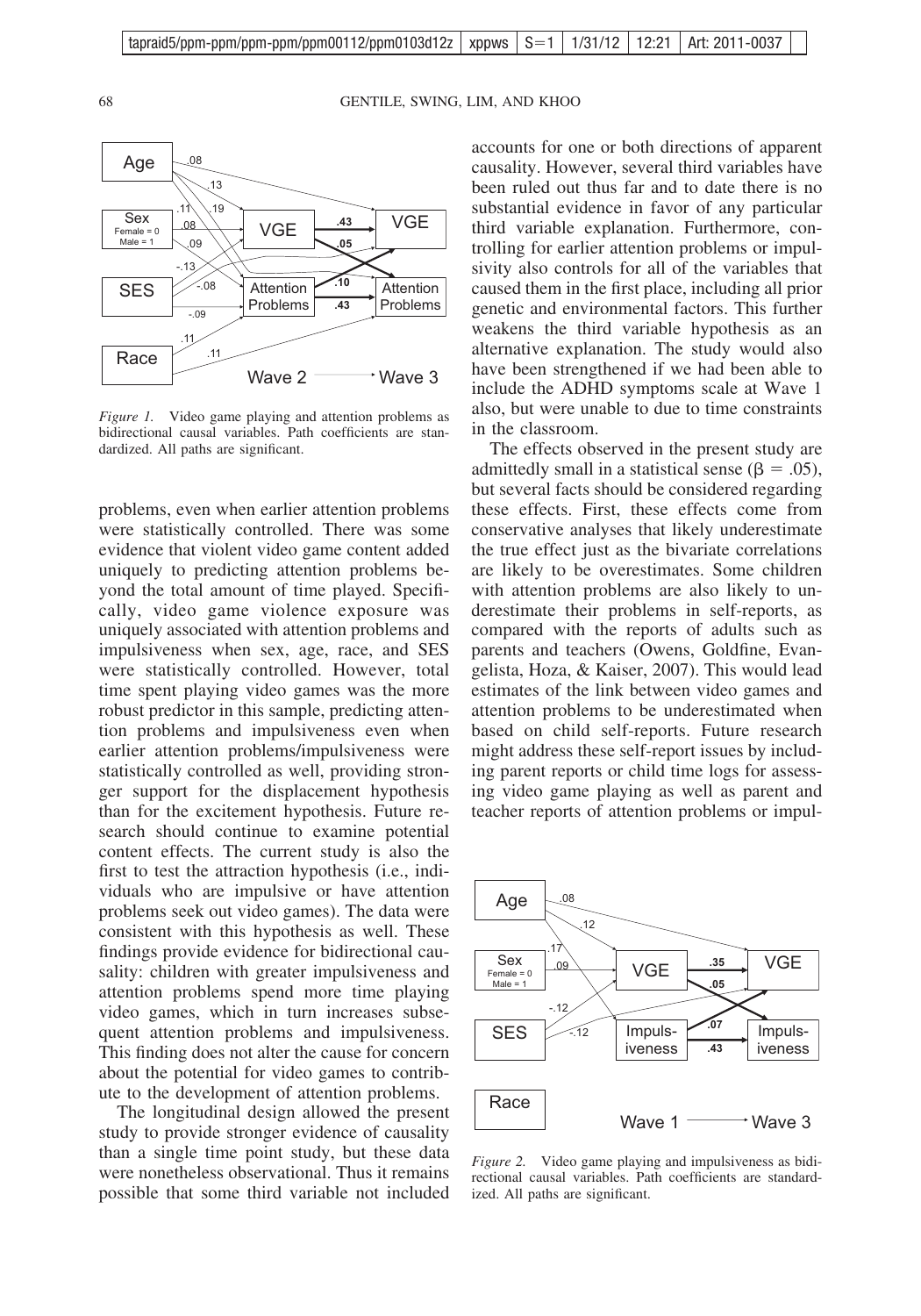VIDEO GAMES AND ATTENTION PROBLEMS 69

siveness. It should be noted, however, that small effects such as those obtained here can be important when they apply to a large population as is the case with video games. In fact, even the most conservative estimates of electronic media effects on attention are similar in magnitude to specific genes, such as LPHN3, the markers for which increase the odds of inattention by approximately 1.23 yet are considered to have great practical importance (Arcos–Burgos et al., 2010). Finally, the size of the effect is consistent with theoretical predictions, as environmental factors should explain only a small amount of variance in attention problems.

As with all nature–nurture questions, the answer ultimately is that both matter. For the past 30 years, most of the research on attention problems has focused on biological and genetic factors rather than on environmental factors. This allowed for rapid advances in drug therapies, but has also caused many researchers and members of the general public to assume that impulsivity and attention problems were not modifiable by experience. This is unfortunate, as it means we have only focused on part of the solution. Furthermore, many problems with genetic bases are clearly enhanced by environmental triggers. By understanding some of the environmental influences, we can develop more effective solutions for children and parents. More research is clearly needed on the environmental factors, especially factors that are easily modified by parents, such as screen time.

#### **References**

- Acevedo–Polakovich, I. D., Lorch, E. P., & Milich, R. (2007). Comparing television use and reading in children with ADHD and non-referred children across two age groups. *Media Psychology, 9,* 447– 472. [doi:10.1080/15213260701291387](http://dx.doi.org/10.1080/15213260701291387)
- Arcos–Burgos, M., Jain, M., Acosta, M. T., Shively, S., Stanescu, H., Wallis, D., . . . Muenke, M. (2010). A common variant of the latrophilin 3 gene, LPHN3, confers susceptibility to ADHD and predicts effectiveness of stimulant medication. *Molecular Psychiatry, 15,* 1053–1066. [doi:](http://dx.doi.org/10.1038/mp.2010.6) [10.1038/mp.2010.6](http://dx.doi.org/10.1038/mp.2010.6)
- Barkley, R. A. (1997). Behavioral inhibition, sustained attention, and executive functions: Constructing a unifying theory of ADHD. *Psychological Bulletin, 121,* 65–94. [doi:10.1037/0033-2909](http://dx.doi.org/10.1037/0033-2909) .121.1.65
- Barry, T. D., Lyman, R. D., & Klinger, L. G. (2002). Academic underachievement and attention- deficit/hyperactivity disorder: The negative impact of symptom severity on school performance. *Journal of School Psychology, 40,* 259 –283. [doi:10.1016/](http://dx.doi.org/10.1016/S0022-4405%2802%2900100-0) [S0022-4405\(02\)00100-0](http://dx.doi.org/10.1016/S0022-4405%2802%2900100-0)
- Baumeister, R. F., Vohs, K. D., & Tice, D. M. (2007). The strength model of self-control. *Current Directions in Psychological Science, 16,* 351– 355. [doi:10.1111/j.1467-8721.2007.00534.x](http://dx.doi.org/10.1111/j.1467-8721.2007.00534.x)
- Biederman, J., Petty, C. R., Wilens, T. E., Fraire, M. G., Purcell, C. A., Mick, E., . . . Faraone, S. V. (2008). Familial risk analyses of attention deficit hyperactivity disorder and substance use disorders. *The American Journal of Psychiatry, 165,* 107– 115. [doi:10.1176/appi.ajp.2007.07030419](http://dx.doi.org/10.1176/appi.ajp.2007.07030419)
- Bioulac, S., Arfi, L., & Bouvard, M. P. (2008). Attention deficit/hyperactivity disorder and video games: A comparative study of hyperactive and control children. *European Psychiatry, 23,* 134 – 141. [doi:10.1016/j.eurpsy.2007.11.002](http://dx.doi.org/10.1016/j.eurpsy.2007.11.002)
- Bonett, D. G. (2007). Transforming odds ratios into correlations for meta-analytic research. *American Psychologist, 62,* 254 –255. [doi:10.1037/0003-](http://dx.doi.org/10.1037/0003-066X.62.3.254) [066X.62.3.254](http://dx.doi.org/10.1037/0003-066X.62.3.254)
- Chan, P. A., & Rabinowitz, T. (2006). A crosssectional analysis of video games and attention deficit hyperactivity disorder symptoms in adolescents. *Annals of General Psychiatry, 5,* from http:// www.annals-general-psychiatry.com/content/5/ 1/16
- Christakis, D. A., Zimmerman, F. J., DiGiuseppe, D. L., & McCarty, C. A. (2004). Early television exposure and subsequent attentional problems in children. *Pediatrics, 113,* 708 –713. [doi:10.1542/](http://dx.doi.org/10.1542/peds.113.4.708) [peds.113.4.708](http://dx.doi.org/10.1542/peds.113.4.708)
- Ferguson, C. J. (2010). The influence of television and video game use on attention and school problems: A multivariate analysis with other risk factors controlled. *Journal of Psychiatric Research, 45,* 808 – 813.
- Green, C. S., & Bavelier, D. (2003). Action video game modifies visual selective attention. *Nature, 423,* 534 –537. [doi:10.1038/nature01647](http://dx.doi.org/10.1038/nature01647)
- Ho, K. C., & Yip, J. (2003). *Youth.sg: The state of youth in Singapore.* Singapore: National Youth Council.
- Johnson, J. G., Cohen, P., Kasen, S., & Brook, J. S. (2007). Extensive television viewing and the development of attention and learning difficulties during adolescence. *Archives of Pediatrics and Adolescent Medicine, 161,* 480 – 486. [doi:10.1001/](http://dx.doi.org/10.1001/archpedi.161.5.480) [archpedi.161.5.480](http://dx.doi.org/10.1001/archpedi.161.5.480)
- Kubey, R., & Csikszentmihalyi, M. (2002, February). Television addiction is no mere metaphor. *Scientific American,* from http://www.scientificamerican .com/article.cfm?id=television-addiction-is-n-2002-02